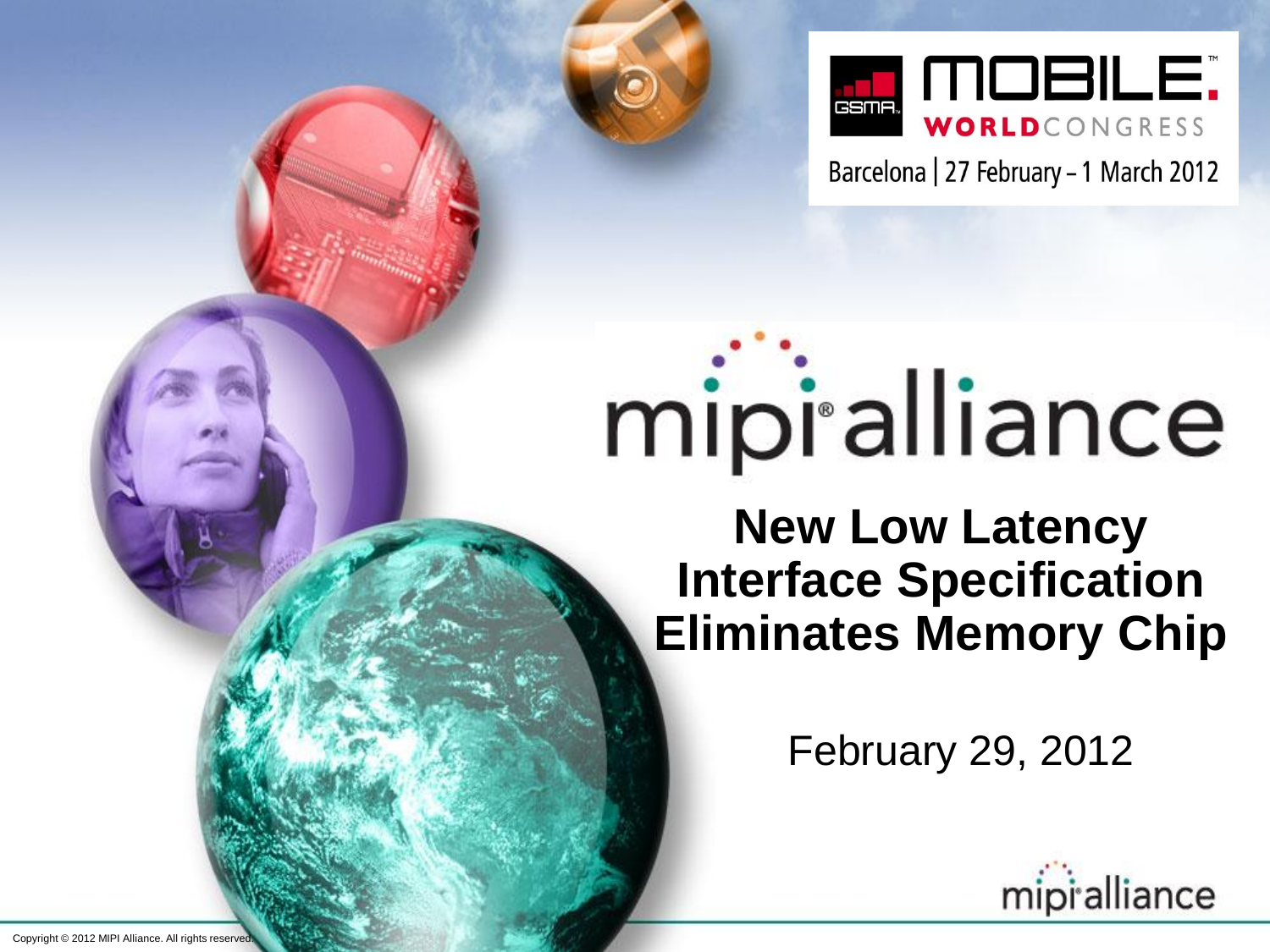#### **Legal Disclaimer**

The material contained herein is not a license, either expressly or impliedly, to any IPR owned or controlled by any of the authors or developers of this material or MIPI. The material contained herein is provided on an "AS IS" basis and to the maximum extent permitted by applicable law, this material is provided AS IS AND WITH ALL FAULTS, and the authors and developers of this material and MIPI hereby disclaim all other warranties and conditions, either express, implied or statutory, including, but not limited to, any (if any) implied warranties, duties or conditions of merchantability, of fitness for a particular purpose, of accuracy or completeness of responses, of results, of workmanlike effort, of lack of viruses, and of lack of negligence. ALSO, THERE IS NO WARRANTY OR CONDITION OF TITLE, QUIET ENJOYMENT, QUIET POSSESSION, CORRESPONDENCE TO DESCRIPTION OR NON-INFRINGEMENT WITH REGARD TO THIS MATERIAL.

All materials contained herein are protected by copyright laws, and may not be reproduced, republished, distributed, transmitted, displayed, broadcast or otherwise exploited in any manner without the express prior written permission of MIPI Alliance. MIPI, MIPI Alliance and the dotted rainbow arch and all related trademarks, tradenames, and other intellectual property are the exclusive property of MIPI Alliance and cannot be used without its express prior written permission.

IN NO EVENT WILL ANY AUTHOR OR DEVELOPER OF THIS MATERIAL OR MIPI BE LIABLE TO ANY OTHER PARTY FOR THE COST OF PROCURING SUBSTITUTE GOODS OR SERVICES, LOST PROFITS, LOSS OF USE, LOSS OF DATA, OR ANY INCIDENTAL, CONSEQUENTIAL, DIRECT, INDIRECT, OR SPECIAL DAMAGES WHETHER UNDER CONTRACT, TORT, WARRANTY, OR OTHERWISE, ARISING IN ANY WAY OUT OF THIS OR ANY OTHER AGREEMENT RELATING TO THIS MATERIAL, WHETHER OR NOT SUCH PARTY HAD ADVANCE NOTICE OF THE POSSIBILITY OF SUCH DAMAGES.

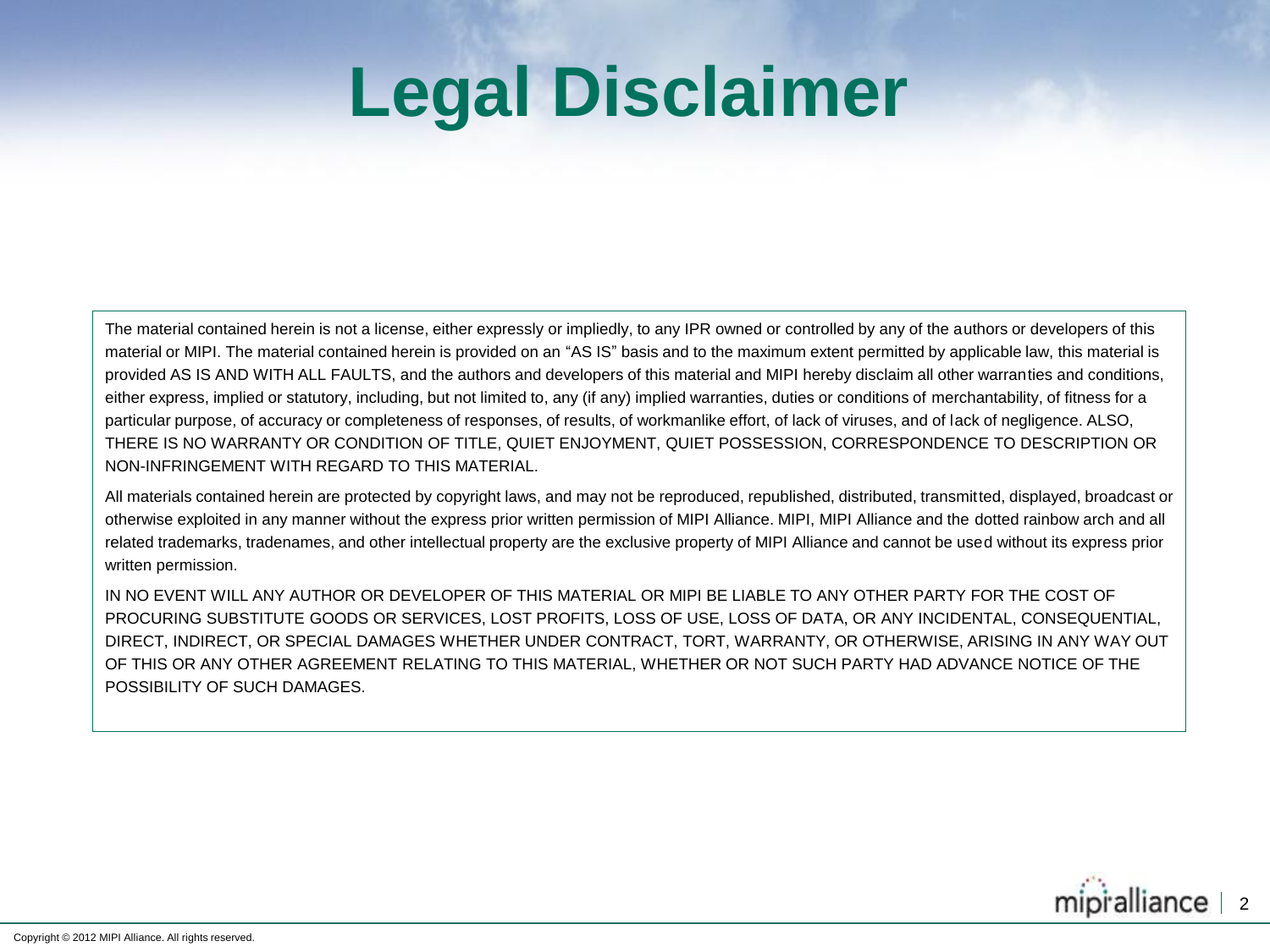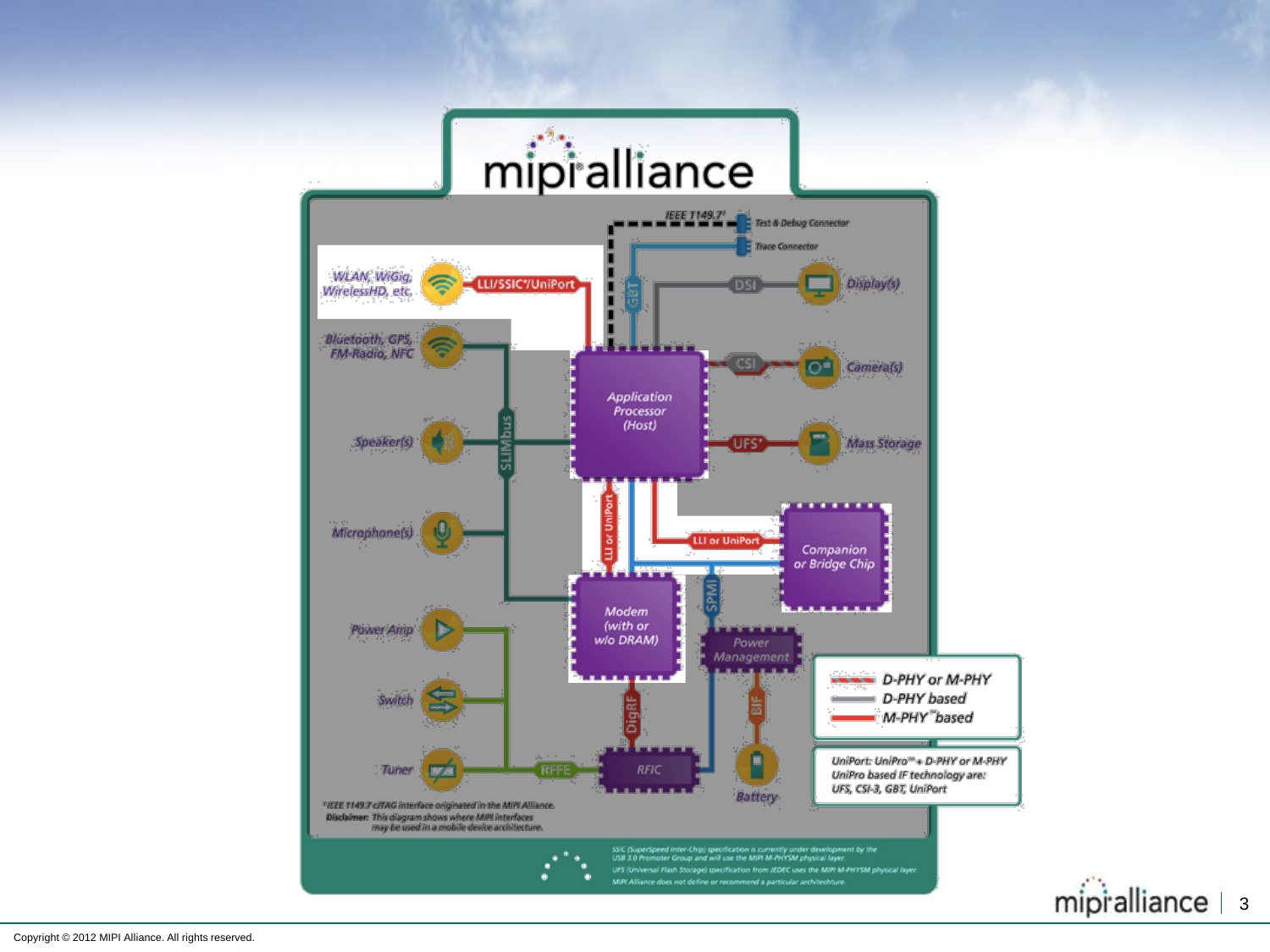## **What is MIPI LLI?**

## $LLI = Low Latency$  Interface

- Enables companion chip use models
- Fast enough for cache refills & DRAM sharing
- No software drivers or stack
- Minimal Pins
- Uses low power MIPI M-PHY

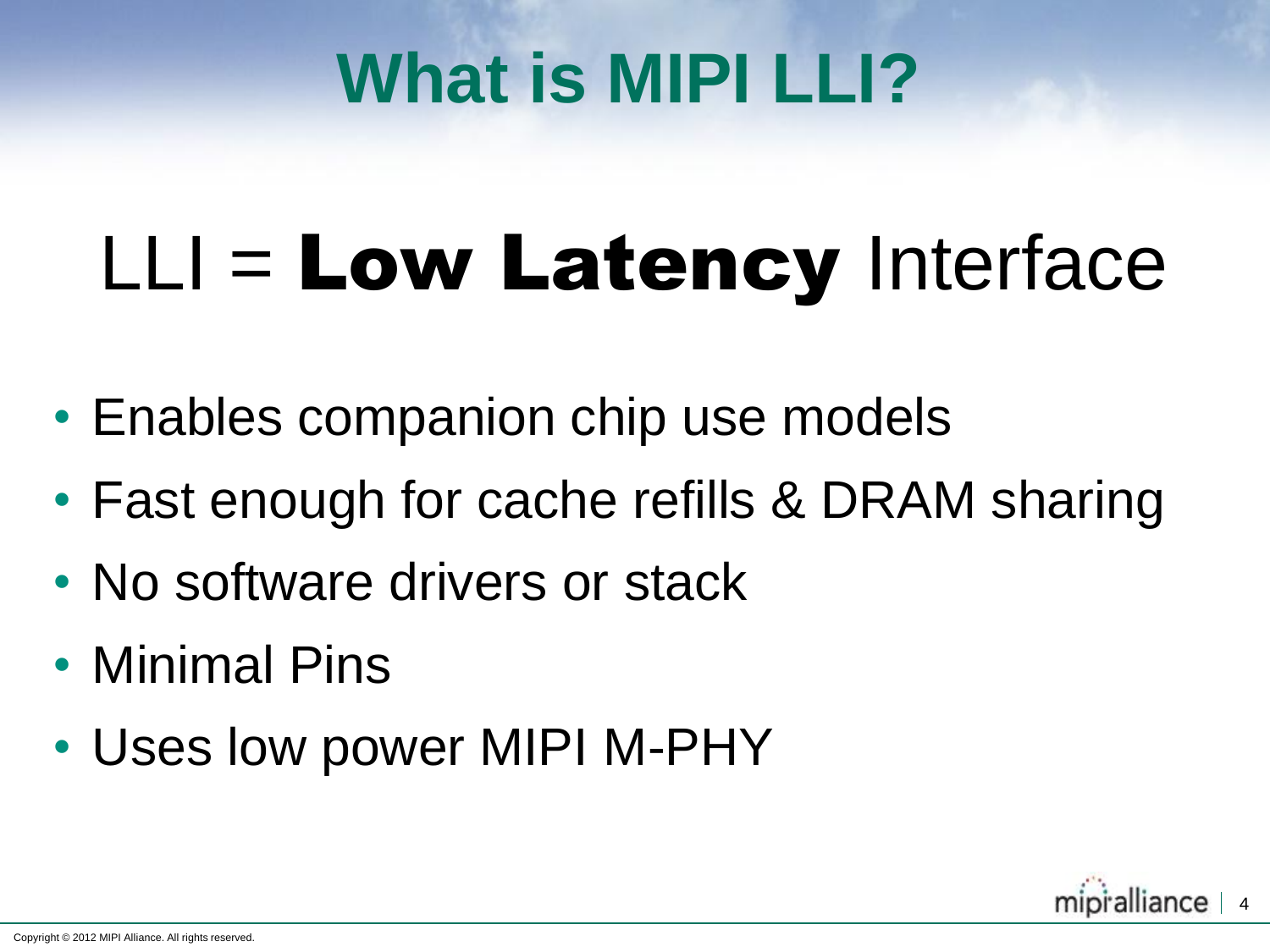#### **MIPI LLI enables Shared Memory and Companion Chip use cases**



#### Removing an LPDDR2 saves \$1-2

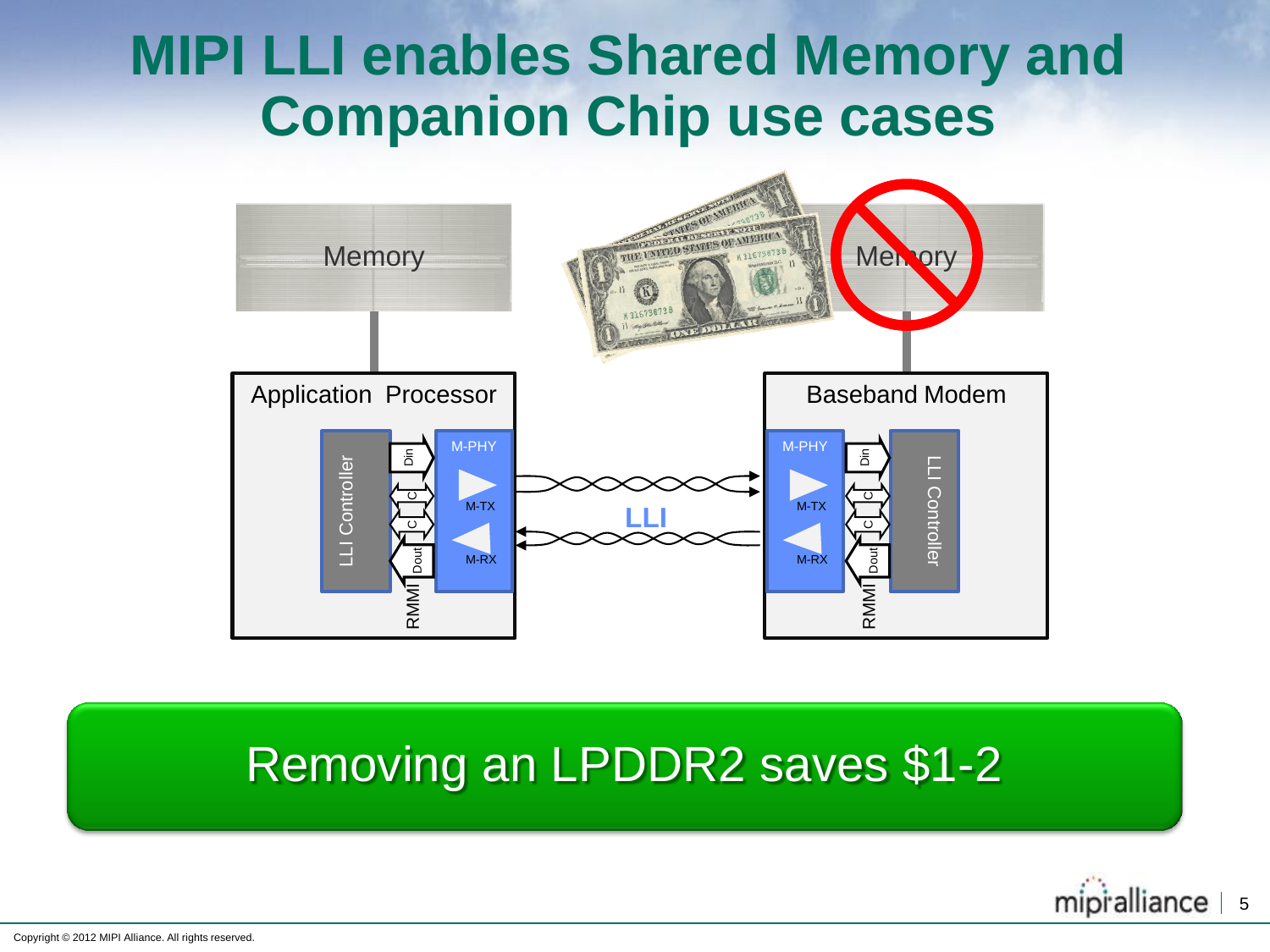#### **MIPI LLI is less expensive than PoP**

#### **Low Latency Interface**

Removing modem baseband's dedicated memory:

- Saves \$1-2 in BoM cost
- Eliminates DRAM area from PCB floorplan
- Maintains vertical height clearance



#### **Modem BB + DRAM PoP**

Using a modem baseband + RAM in a PoP:

- Maintains \$1-2 RAM BoM cost
- Adds \$0.50 to \$1+ for PoP packaging cost
- Increases chip vertical height



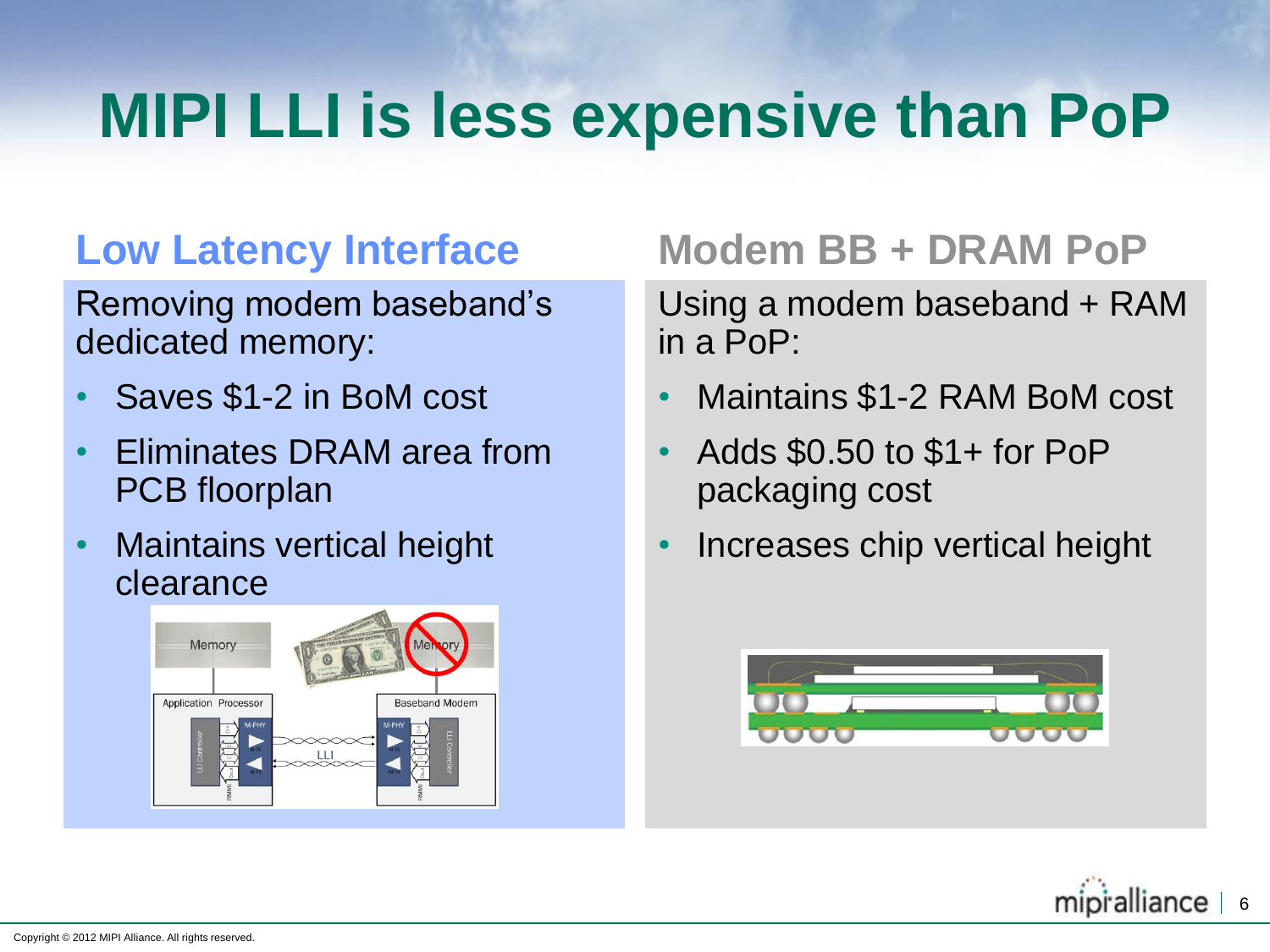### **How Did We Get Here?**

- LLI Investigation group formed in Dec 2009
- LLI confirmed as Working Group in March 18, 2010
- MIPI LLI 0.8 spec published Dec 16, 2010, voted August 2011
- MIPI LLI 1.0 spec approval target Q1 2012
- LLI WG Member Companies:
	- Analog Devices, ARM, Arteris, Broadcom, Cadence, Infineon, MCCI, Micron, Motorola, Nokia, Qualcomm, RIM, Samsung, SMSC, STMicroelectronics, ST-Ericsson, Texas Instruments

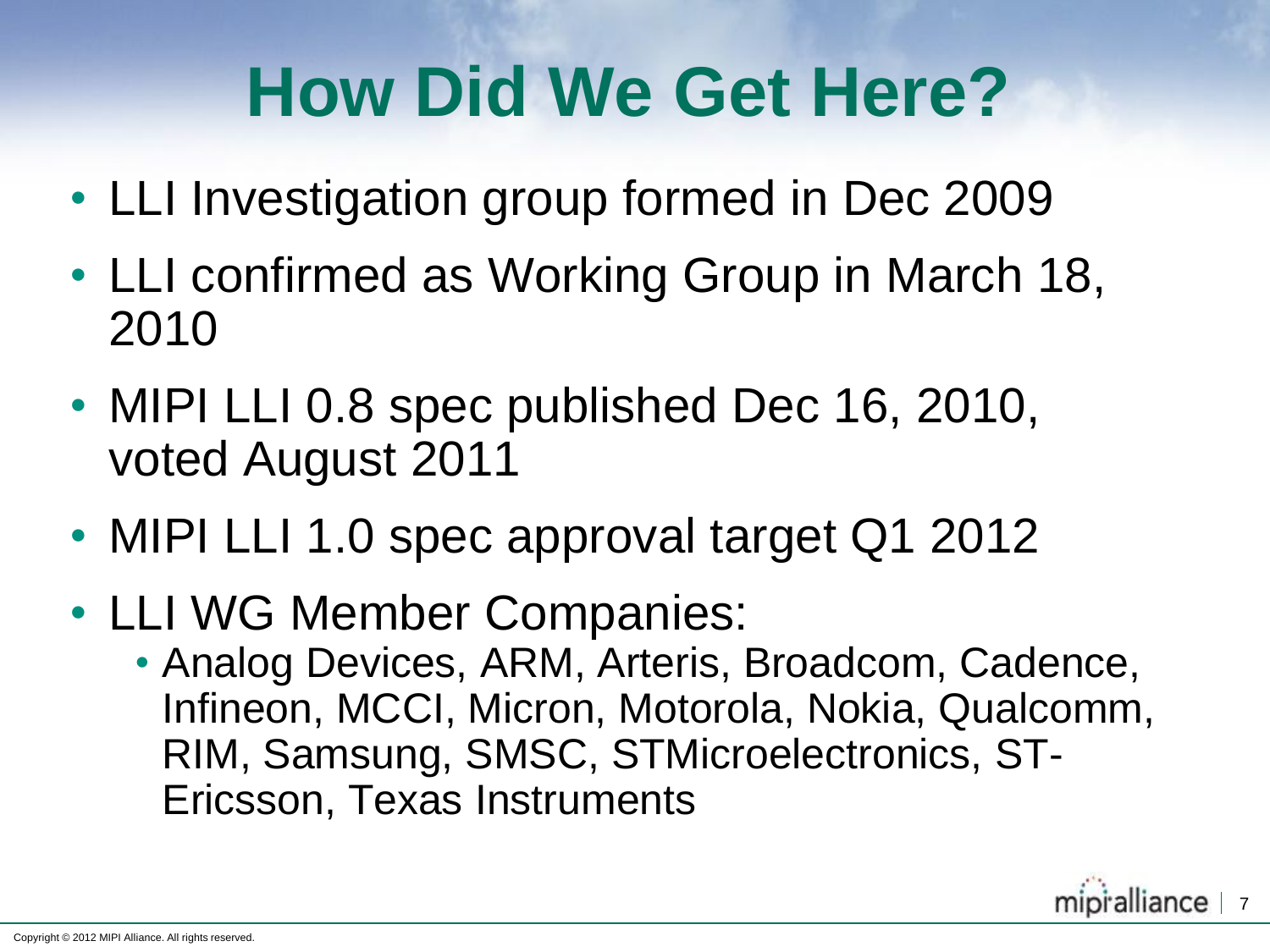### **LLI is a Layered Model**



1. LLI Digital Controller 2. MIPI M-PHY

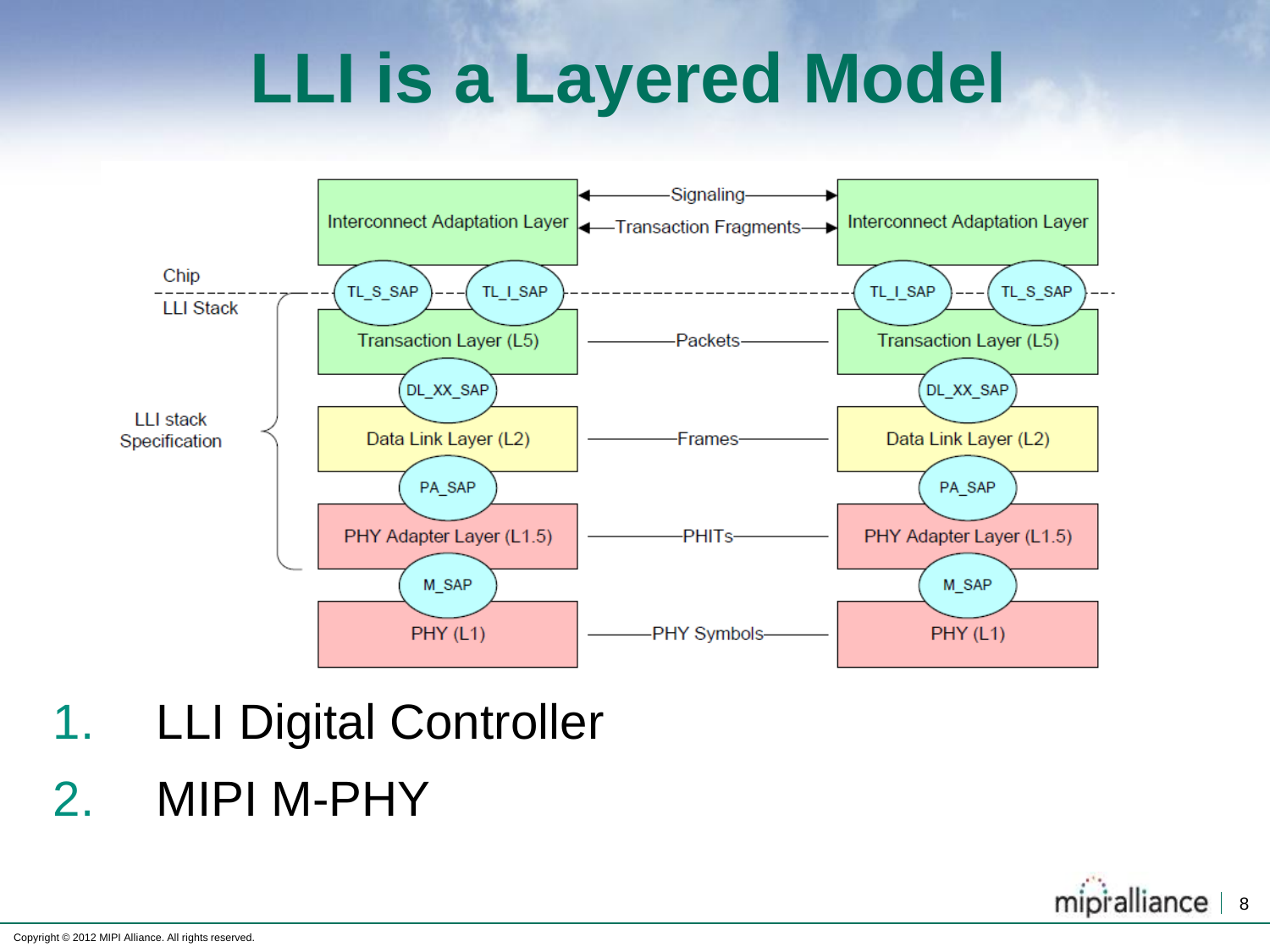## **LLI is Implemented in 2 Parts**



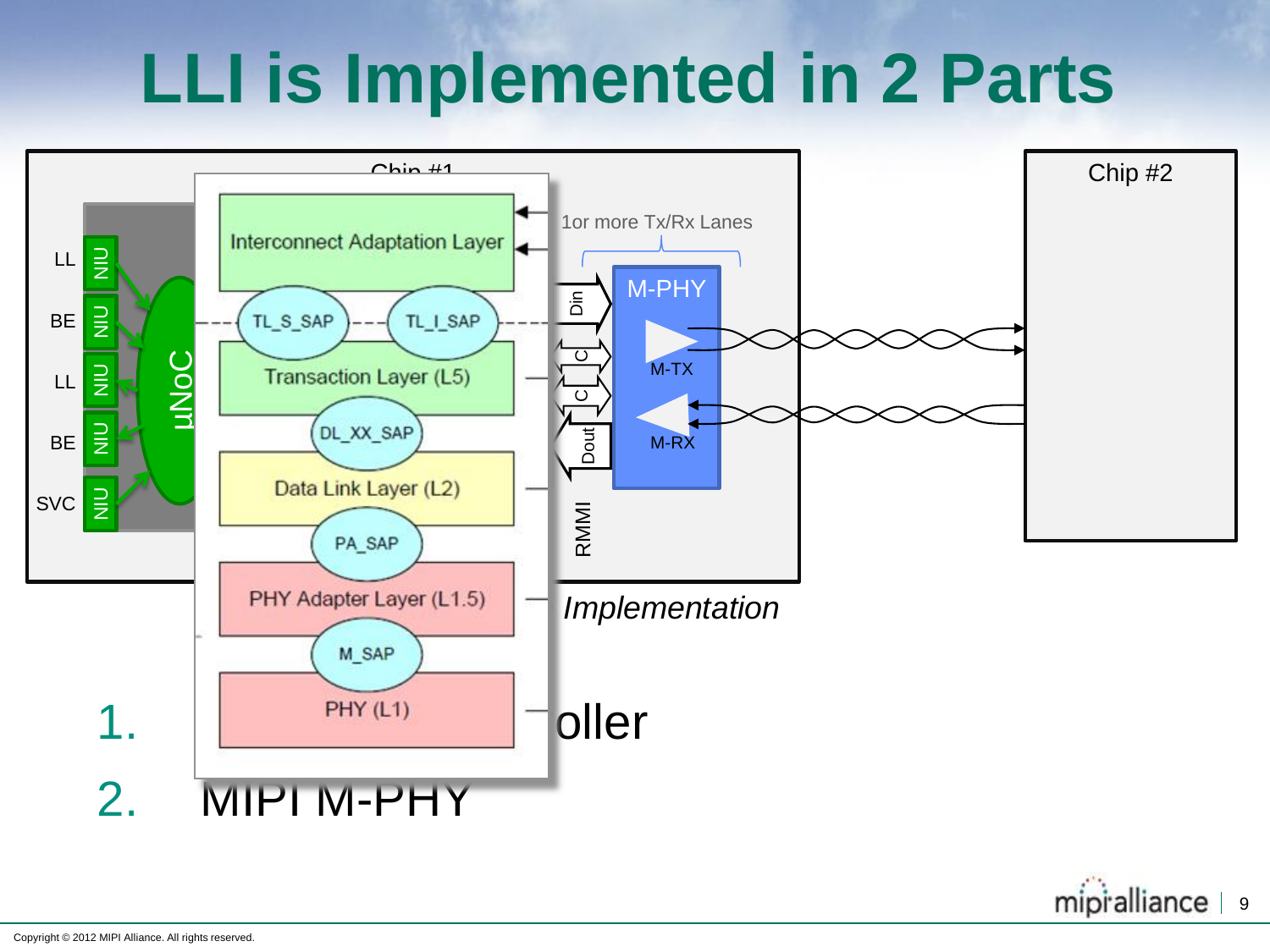#### **Interconnect Adaptation Layer**

- IAL is example implementation from Arteris
- Connects to SoC interconnect
	- Typically AXI, OCP for Low Latency (LL) and Best Effort (BE) Traffic Classes
	- APB or OCP for config
- Supports any data width • Typically 32 bits to 128 bits
- Mapping between interconnect Traffic Classes (BE, LL, SVC)
- Power management, Connection/ Disconnection, QoS, Clock Management, Rate Matching, etc…





mipi alliance | 10 *\*Example Implementation*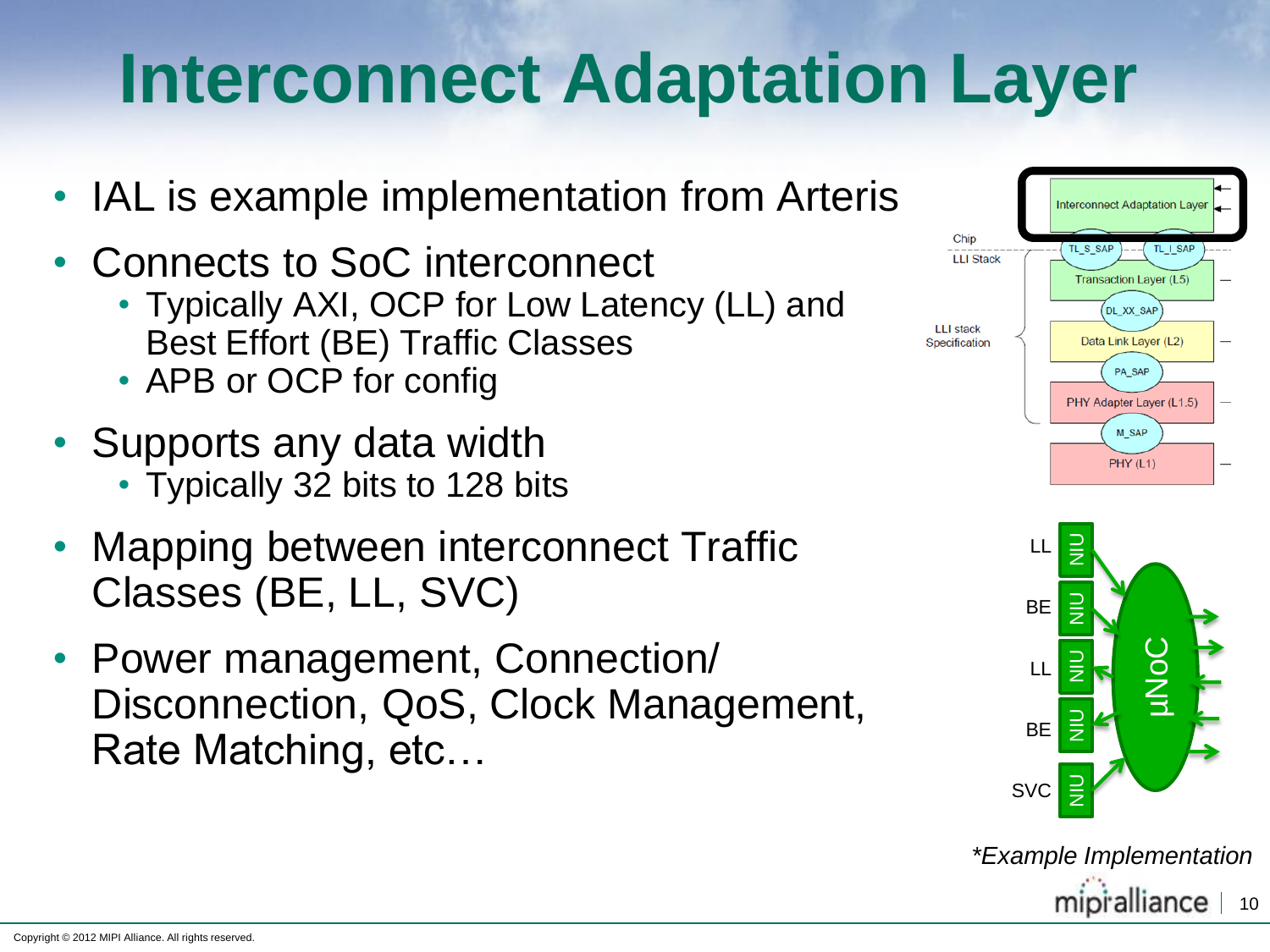## **Transaction & Data Link Layers**

- Example implementation embeds Transaction and Data Link Layers in DataLink Controller
- Usually same clock as interconnect
- Optional Master/Slave LL and BE TC ports
- Optional 40-bit LLI addressing
- Handles LLI clock conversions
- Performance parameters



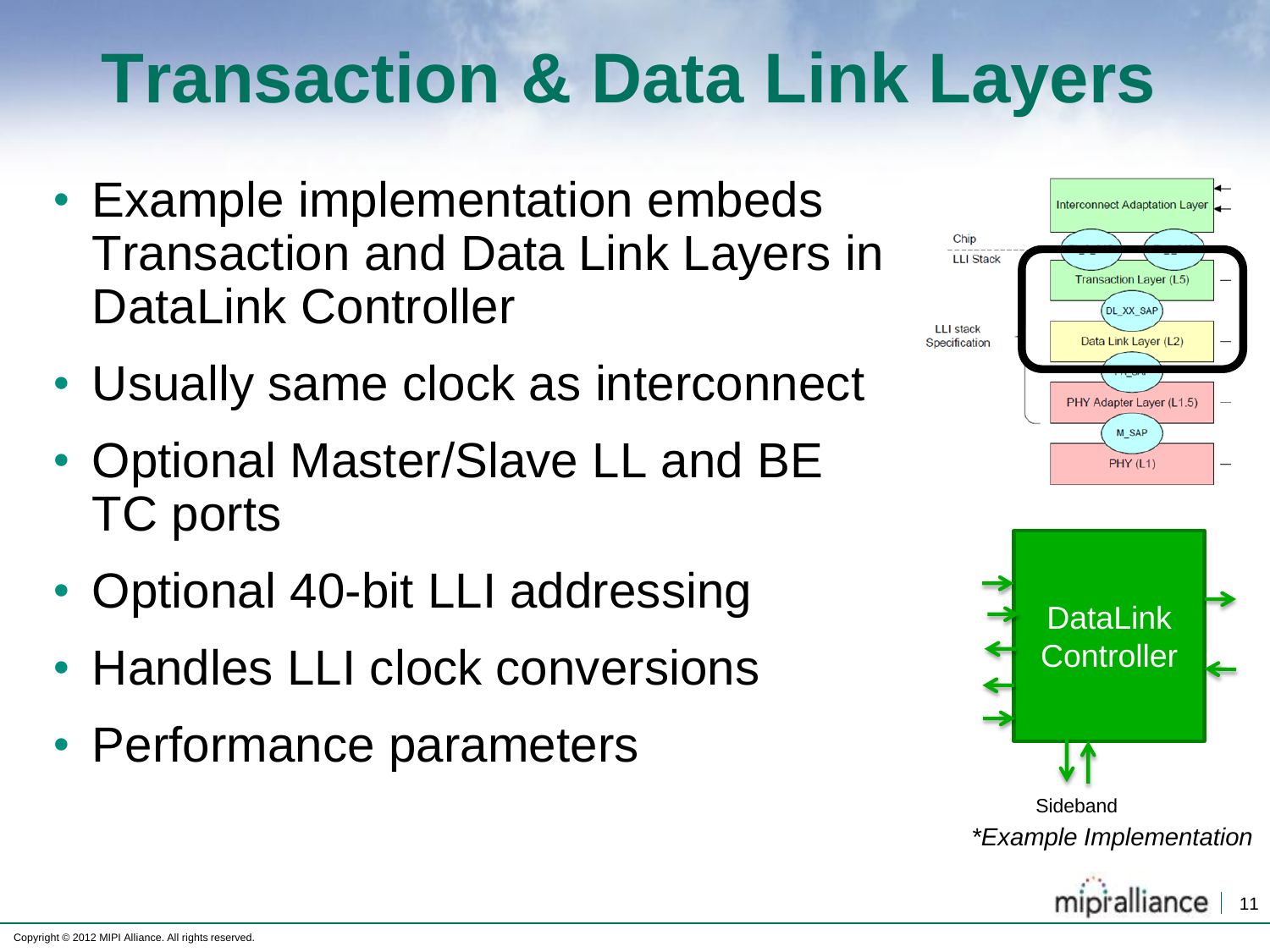## **Physical Adapter Layer**

- Interface to MIPI M-PHY
- Configurable number of Rx and Tx lanes
- Configurable RMMI data
- Optional PHY test mode





*\*Example Implementation*mipi alliance  $12$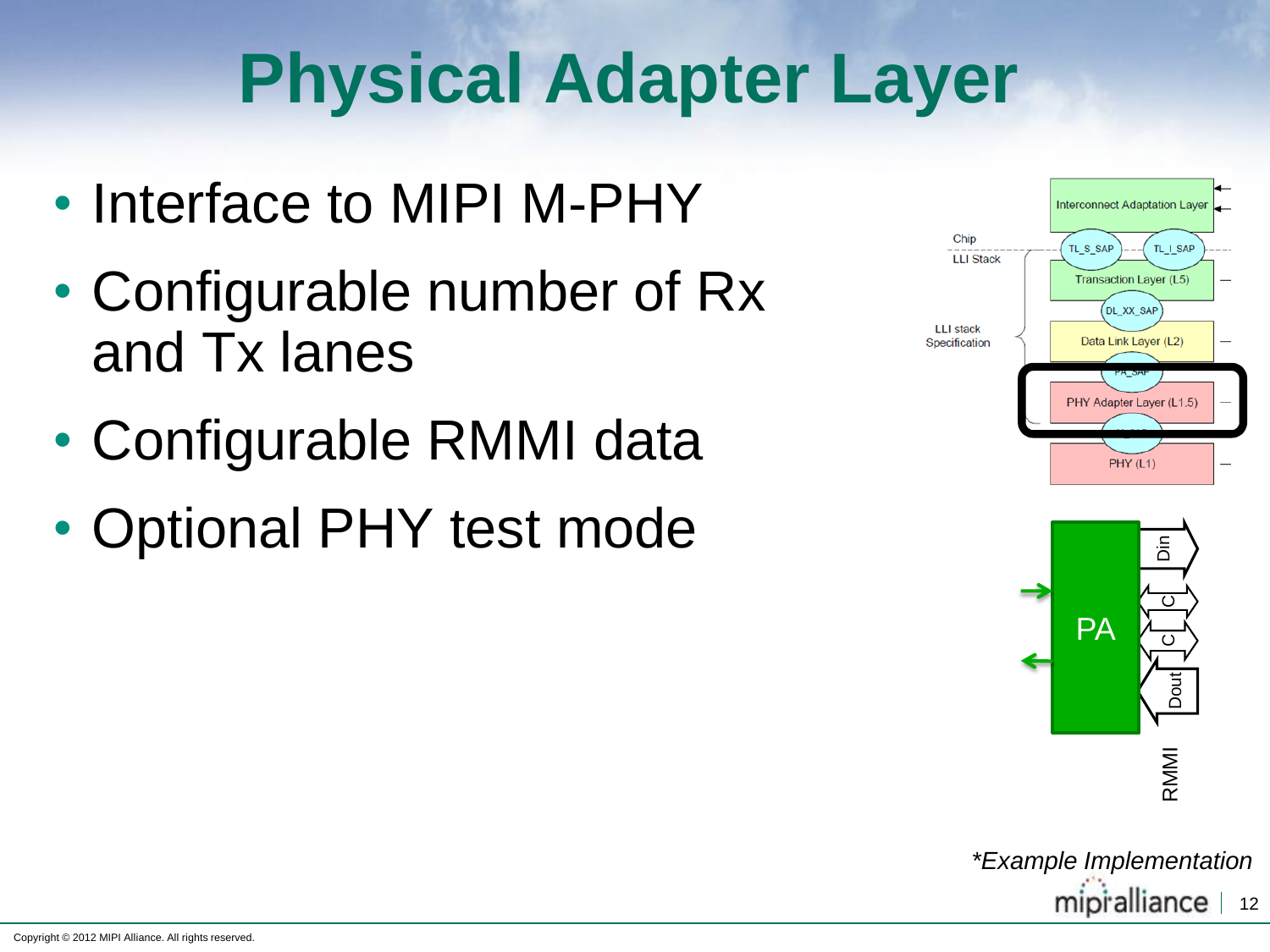## **MIPI M-PHY**

- Industry standard
- Optimized for mobile applications
	- High performance and scalability
	- Low power operation and modes
- LLI M-PHY features
	- Type 1
	- HS-Mode Gears G1, G2 or G3
	- Up to 5.8 Gbps per lane  $\blacksquare$   $\blacksquare$   $\blacksquare$   $\blacksquare$   $\blacksquare$   $\blacksquare$   $\blacksquare$   $\blacksquare$   $\blacksquare$   $\blacksquare$   $\blacksquare$   $\blacksquare$   $\blacksquare$   $\blacksquare$   $\blacksquare$   $\blacksquare$   $\blacksquare$   $\blacksquare$   $\blacksquare$   $\blacksquare$   $\blacksquare$   $\blacksquare$   $\blacksquare$   $\blacksquare$   $\blacksquare$   $\blacksquare$   $\blacksquare$   $\blacksquare$



1or more Tx/Rx Lanes

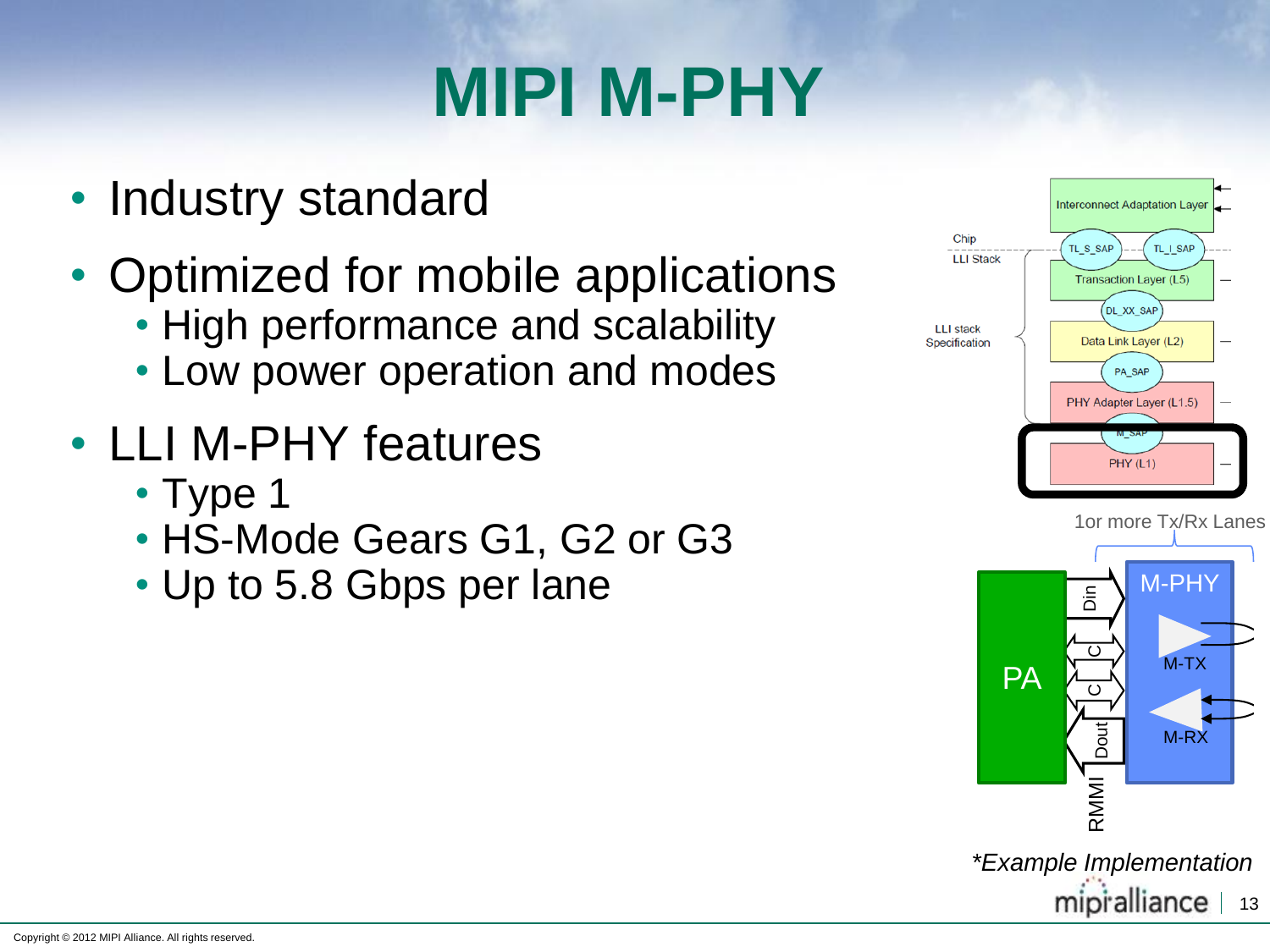#### **Potential Future Developments**

- Increased IPC Efficiency
	- Signaling, Low Latency, Memory Mapped Accessed, Memory Management
- Increased Link Efficiency
- Power Management Extensions